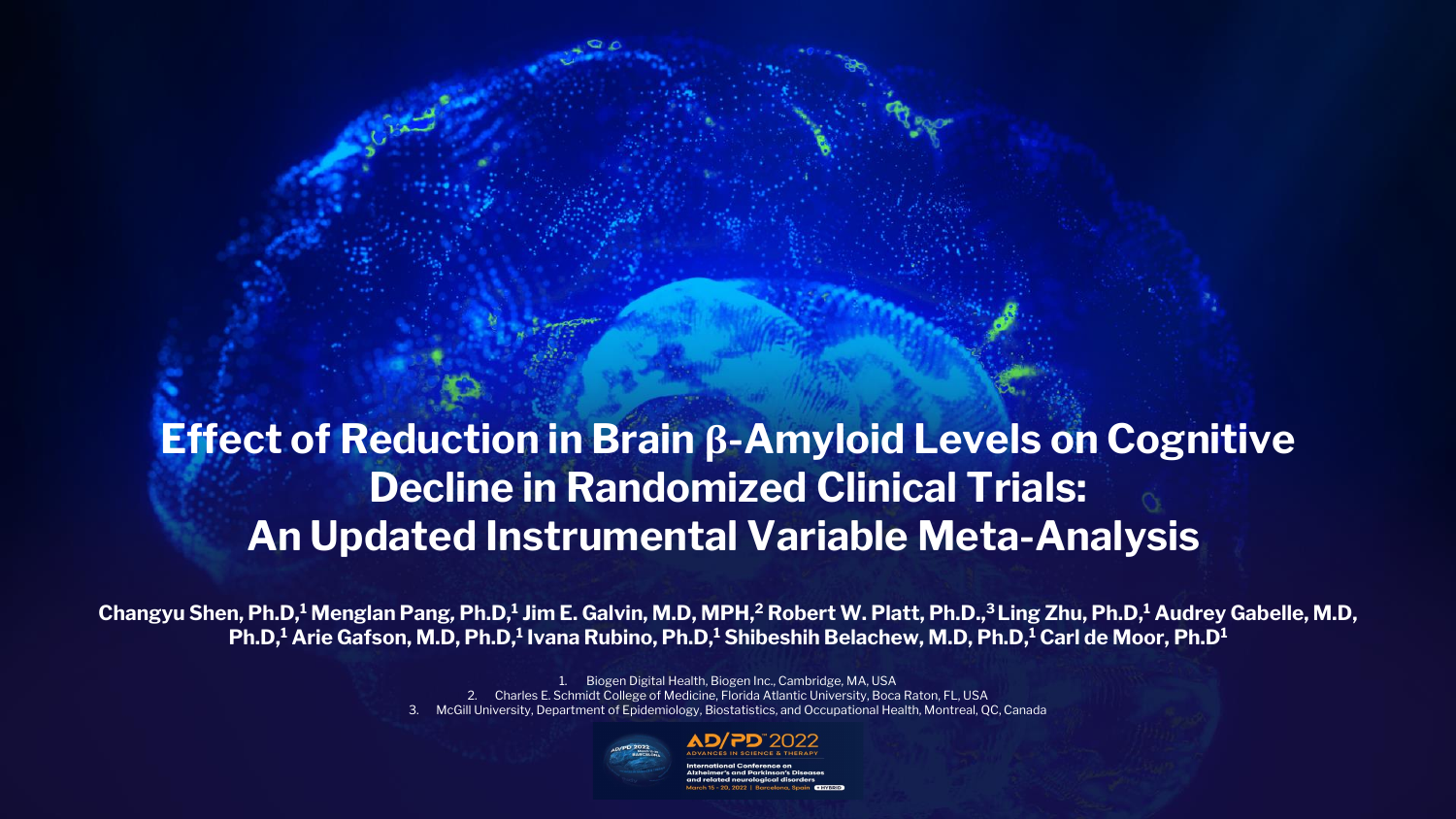### **Disclosures** <sup>2</sup>

- Changyu Shen, Menglan Pang, Ling Zhu, Audrey Gabelle, Arie Gafson, Ivana Rubino, Shibeshih Belachew and Carl de Moor are employees and shareholders of Biogen inc.
- Jim E. Galvin MD, MPH is a Professor of Neurology at University of Miami, consultant for Biogen, Alpha Cognition, Eisai, and Cognivue, and has research funding from NIH, and clinical income from patient care.
- Robert W. Platt, PhD, has an ongoing consulting arrangement with Biogen.
- Aducanumab is approved for use in the following markets: the United States, the United Arab Emirates, and Qatar. In the rest of the world, it is an investigational drug. Its efficacy and safety have not been established in Spain.

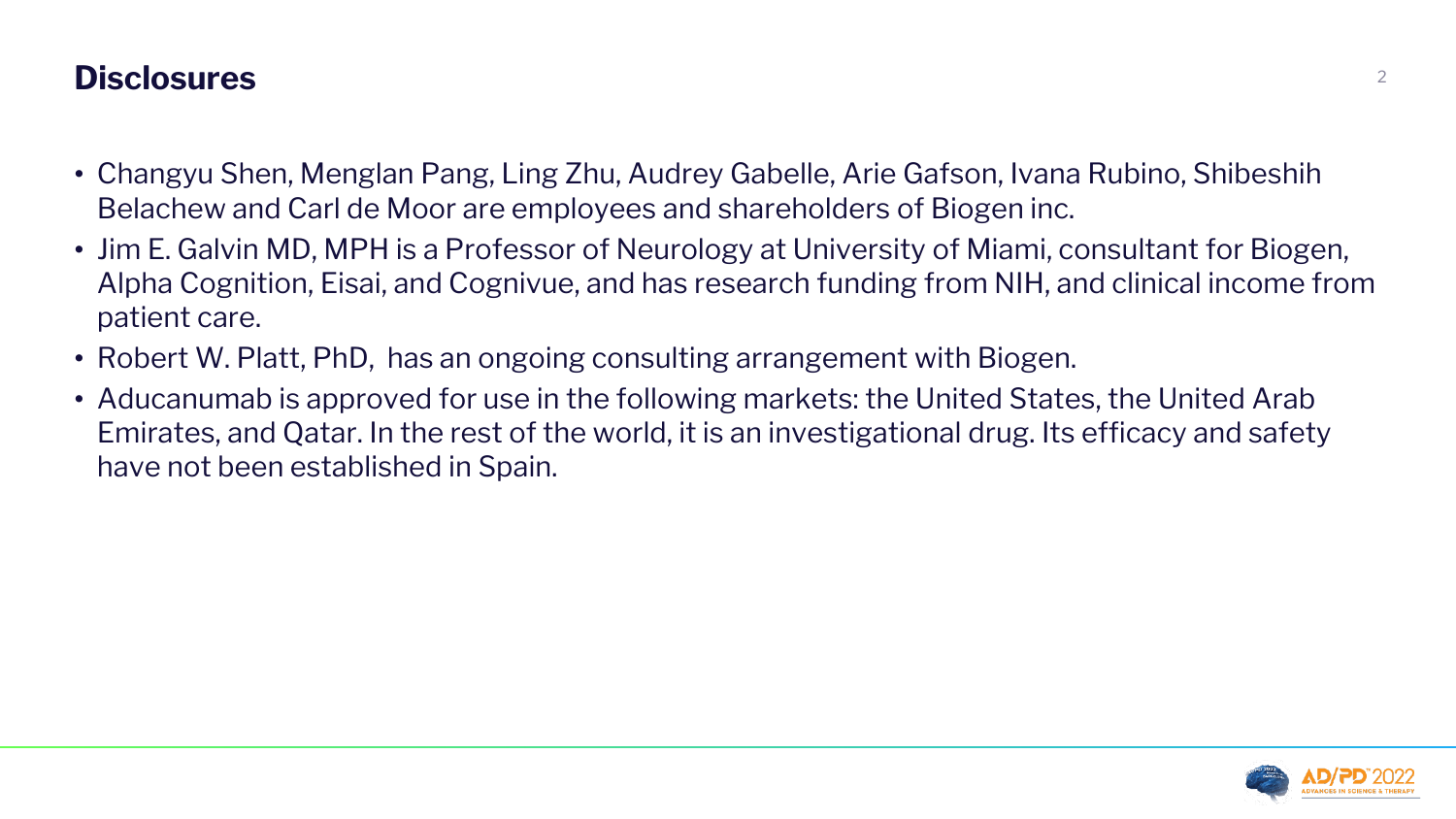# **Background** 3

- Brain β-amyloid plaque deposits are one of the defining pathological hallmarks of Alzheimer's disease (AD)
- Basic science, pre-clinical models and clinical studies have highlighted that removal of β-amyloid plaque is a relevant target for slowing AD disease progression
- Randomized clinical trials (RCTs) of therapeutic agents targeting β-amyloid (directly or indirectly) have yielded inconsistent results on the relationship between β-amyloid reduction and slowing of cognitive decline

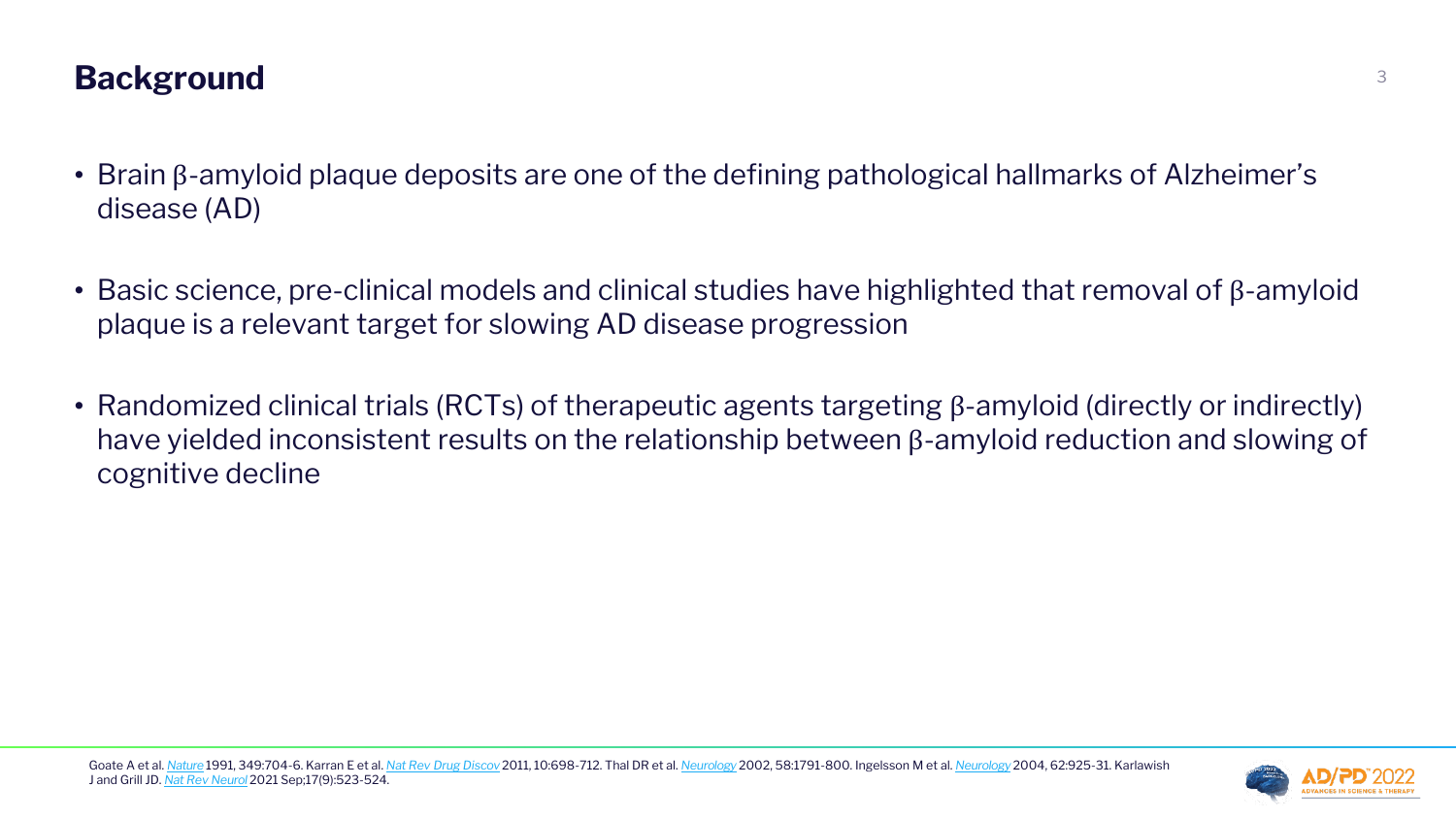### **Instrumental variable meta-analysis**



#### **Research**

#### Effect of reductions in amyloid levels on cognitive change in randomized trials: instrumental variable meta-analysis

BMJ 2021; 372 doi: https://doi.org/10.1136/bmj.n156 (Published 25 February 2021) Cite this as: BMJ 2021;372:n156

**Instrumental-variable L** confounding bias **Meta-analysis** statistical power

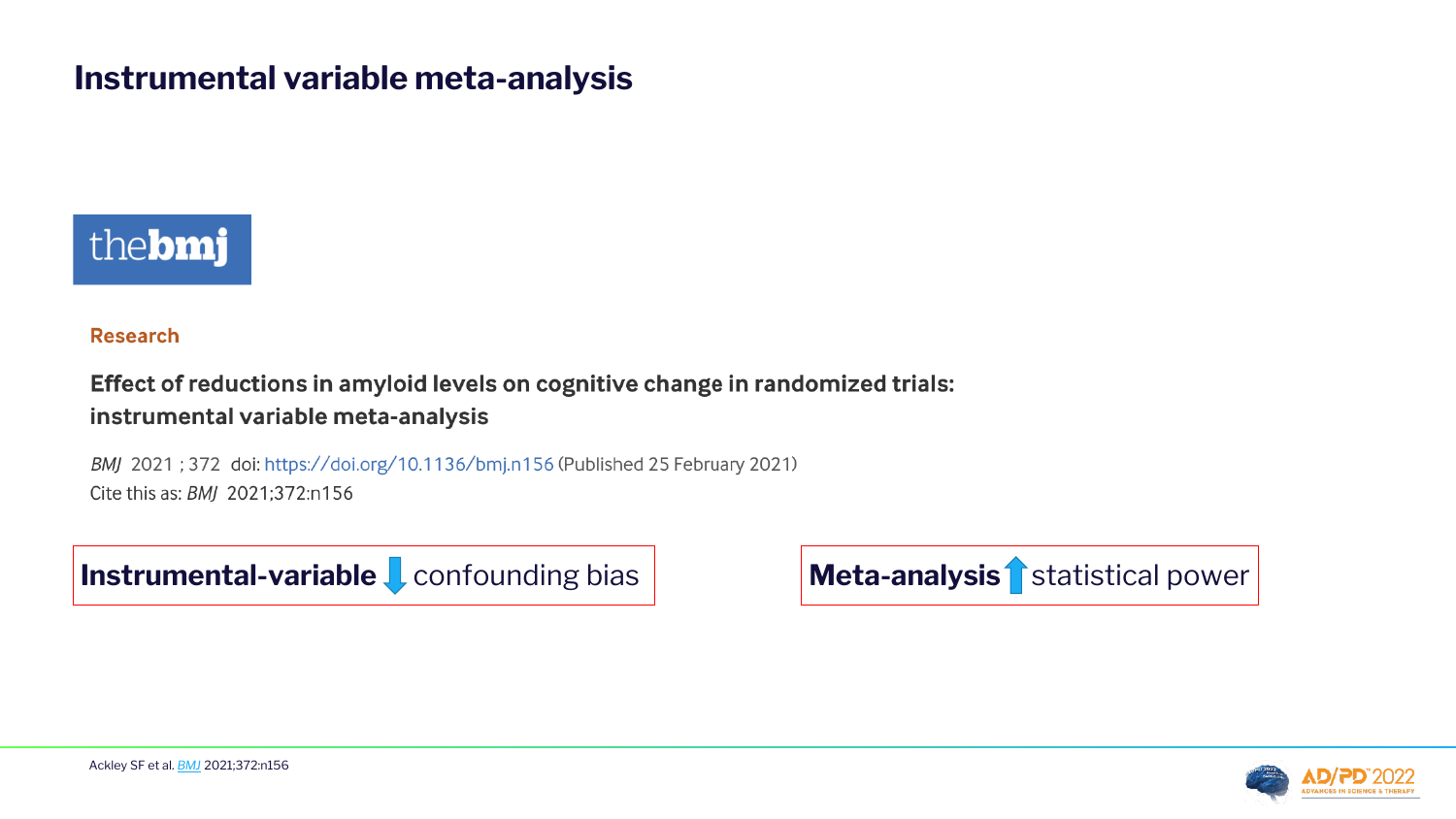### **How does an instrumental variable work ?** <sup>5</sup>



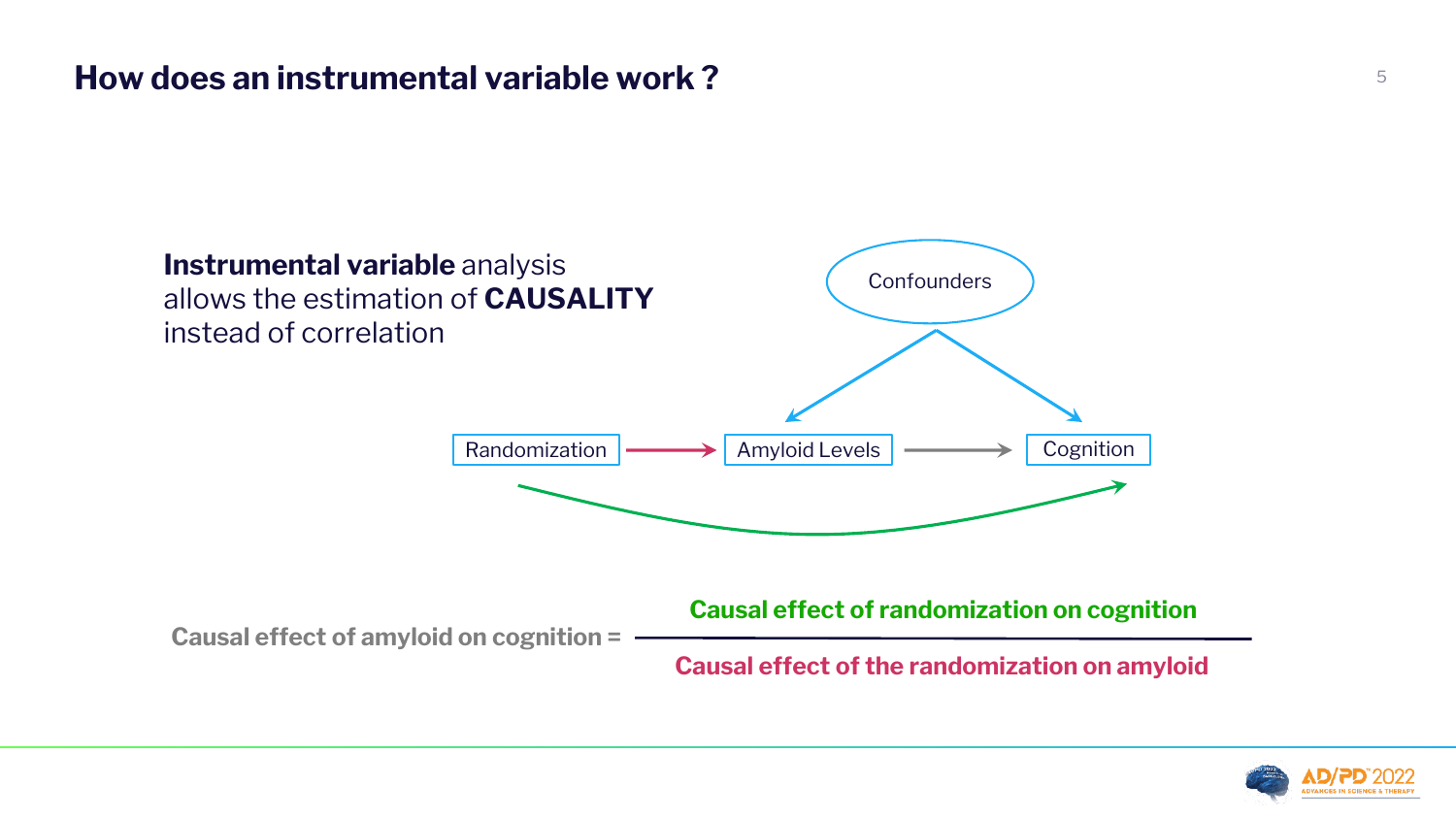### **How does an instrumental variable work ?** And the set of  $\frac{6}{6}$

Change in CDR-SB versus change in SUVr for the EMERGE trial (Aducanumab)



### CDR-SB change for each 0.1 unit reduction of β-amyloid PET-SUVr

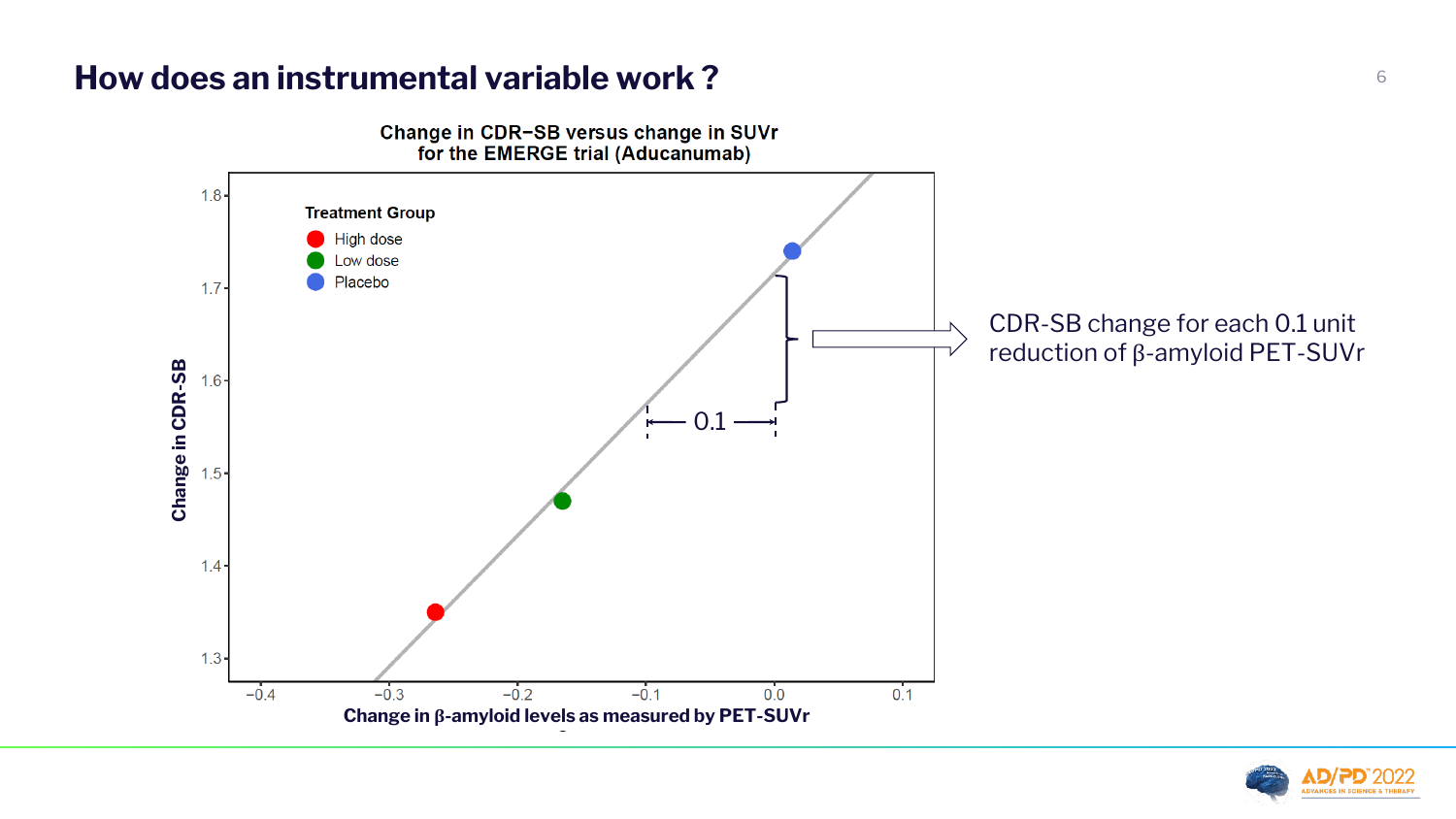# **Summary of Ackley** *et al.* **study** <sup>7</sup>

- **Trials**: 14 randomized controlled trials of 8 drugs that target an amyloid mechanism
- **Population**: AD dementia or mild cognitive impairment due to AD
- **Clinical endpoints:**
	- Mini-Mental State Examination (MMSE)
	- Clinical Dementia Rating-Sum of Boxes (CDR-SB)
	- Alzheimer's Disease Assessment Scale-Cognitive Subscale (ADAS-Cog)
- In their original work, **Ackley** *et al***. provided a publicly available web interface** containing an interactive version of their analytic approach **to encourage recalculation of their results when updated or new data are available**

| <b>Pooled estimates</b> |
|-------------------------|
| All data                |
| All antibody data       |
| All published data      |
| All published antibod   |

#### **Primary analysis was on MMSE endpoint**



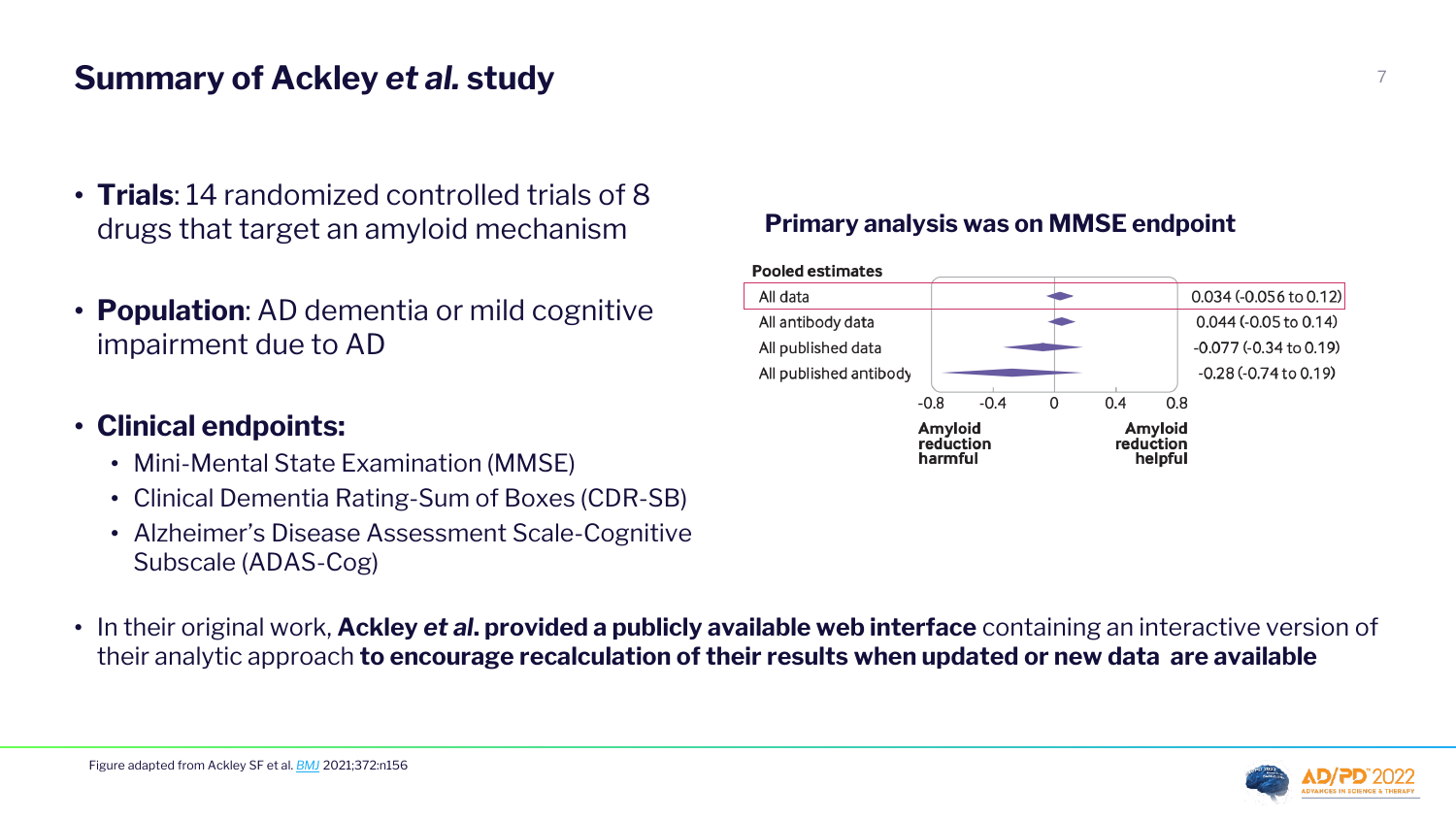# **Assessment of Ackley** *et al.* **2021 identified 3 main areas for data updates** <sup>8</sup>



#### **Data inconsistencies**

- In the original analysis, the values used for standard error were inconsistent with the source for 4 trials
	- For example, the standard deviation (SD) was used as the standard error (SE) for some trials
	- A total of 11 figures of SE affected
- In the original analysis, point estimates were incorrect in two cognitive endpoints (CDR-SB & ADAS-Cog) in 1 trial.
- We **corrected data inconsistencies**  where applicable (SE, point estimates)
- MMSE data used for the Lecanemab trial [NCT01767311] included in the original analysis were computed using an algorithm that converts ADCOMS to MMSE
- MMSE data for Verubecestat-2 [NCT01953601] trial were derived by conversion of CDR-SB into MMSE in the original analysis

#### **Limitations in data access**

Ackley SF et al. *[BMJ](https://www.bmj.com/content/372/bmj.n156)* 2021;372:n156

• The same instrumental-variable-based meta-analysis was then repeated using the updated data from 16 trials

**UPDATED Analysis**

UPDATED

Analysis

• We **used direct source data** for Lecanemab [NCT01767311] and Verubecestat-2 [NCT01953601] trials



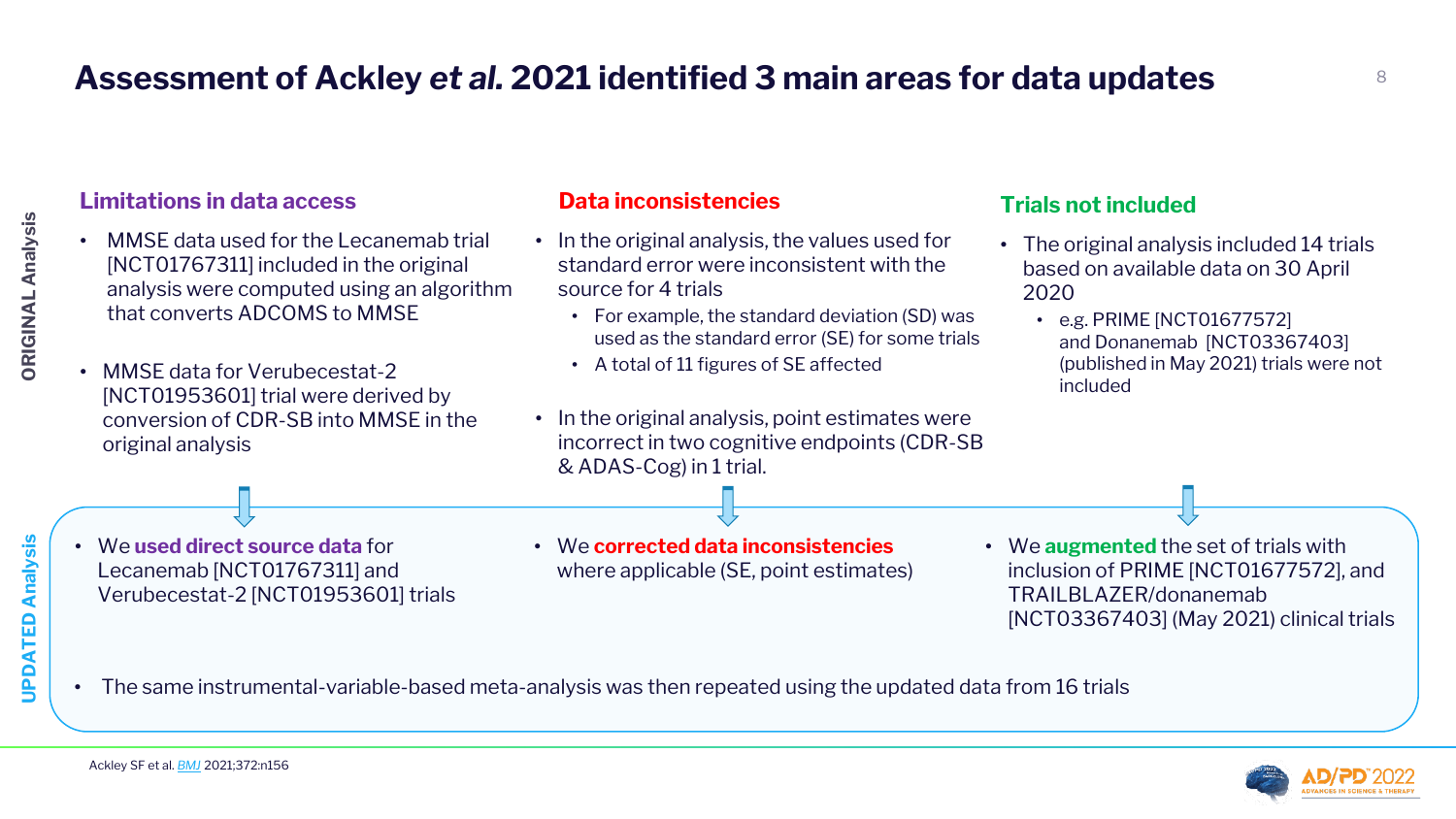| <b>Trial</b>                                    | <b>Trial number</b>         | <b>Data Updates</b>      | <b>Trial</b>                             | <b>Trial number</b> | <b>Data Updates</b>                         |
|-------------------------------------------------|-----------------------------|--------------------------|------------------------------------------|---------------------|---------------------------------------------|
| Bexarotene<br>(BEAT-AD)                         | NCT01782742                 |                          | Bapineuzumab-2b<br>(APOE-e4 Non-Carrier) | NCT00574132         |                                             |
| Solanezumab-1 & 2 Extension<br>(EXPEDITION EXT) | NCT01127633                 |                          | Verubecestat-1<br>(EPOCH)                | NCT01739348         |                                             |
| Solanezumab-3 (EXPEDITION 3)                    | NCT01900665                 |                          | Verubecestat-2<br>(APECS)                | NCT01953601         | Correct<br>inconsistency<br>Use source data |
| LY450139-1 [Semagacestat]                       | NCT00762411                 |                          | Lecanemab                                | NCT01767311         | Use source data                             |
| LY450139-2 [Semagacestat]                       | NCT00594568                 |                          | Aducanumab-1<br>(EMERGE)                 | NCT02484547         |                                             |
| Gantenerumab                                    | NCT01224106                 | Correct<br>inconsistency | Aducanumab-2<br>(ENGAGE)                 | NCT02477800         | Correct<br>inconsistency                    |
| Bapineuzumab-1                                  | 2004-004120-12<br>(EudraCT) | Correct<br>inconsistency | Aducanumab-3<br>(PRIME)                  | NCT01677572         | <b>Added trial</b>                          |
| Bapineuzumab-2a<br>(APOE-e4 Carrier)            | NCT00575055                 |                          | Donanemab<br>(TRAILBLAZER-ALZ)           | NCT03367403         | <b>Added trial</b>                          |



## **16 Trials included in the updated instrumental variable meta-analysis**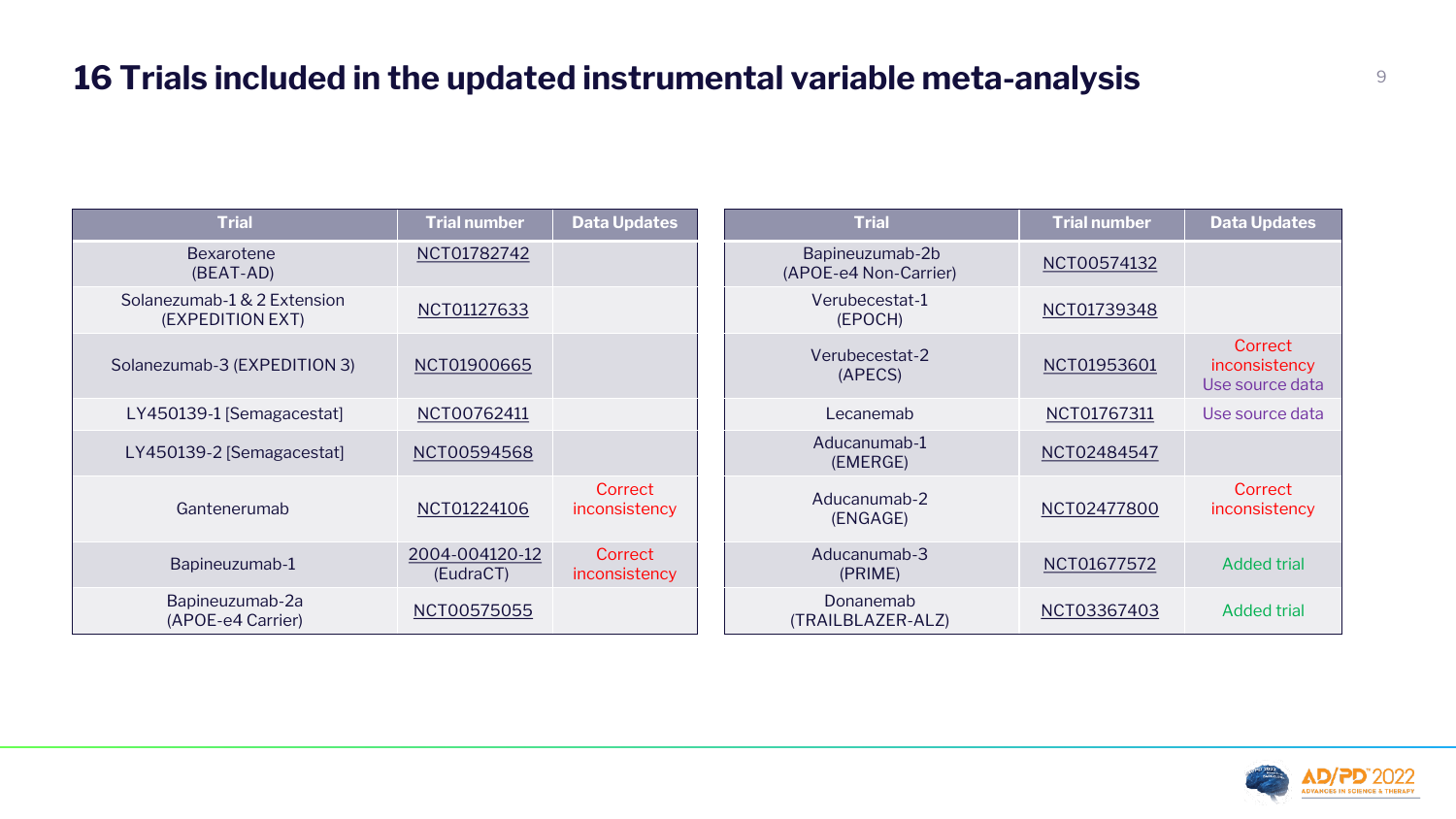### **Results of the updated meta-analysis – Pooled estimates**

### **Effect of the reduction in** β-**amyloid SUVr on change in cognitive endpoints**

• MMSE was the main clinical endpoint driving the conclusion in Ackley *et al.* study, while this updated analysis further suggested that it may lack sensitivity in capturing progression in cognitive decline as compared with CDR-SB and ADAS-Cog (i.e. higher p-values for MMSE)



| Cognitive endpoints | <b>Original analysis</b><br>(All data) | <b>Updated analysis</b><br>(All data) |                |  |  |
|---------------------|----------------------------------------|---------------------------------------|----------------|--|--|
|                     | Effect (95% CI)                        | Effect (95% CI)                       | <b>P</b> value |  |  |
| <b>CDR-SB</b>       | $0.058(-0.031, 0.15)$                  | 0.09(0.034, 0.15)                     | 0.0016         |  |  |
| ADAS-Cog            | N.A.                                   | 0.33(0.12, 0.55)                      | 0.0025         |  |  |
| <b>MMSE</b>         | $0.034 (-0.056, 0.12)$                 | 0.13(0.017, 0.24)                     | 0.024          |  |  |

Positive values of the estimate – for each 0.1-unit reduction in SUVr – indicate β-amyloid reduction slows cognitive decline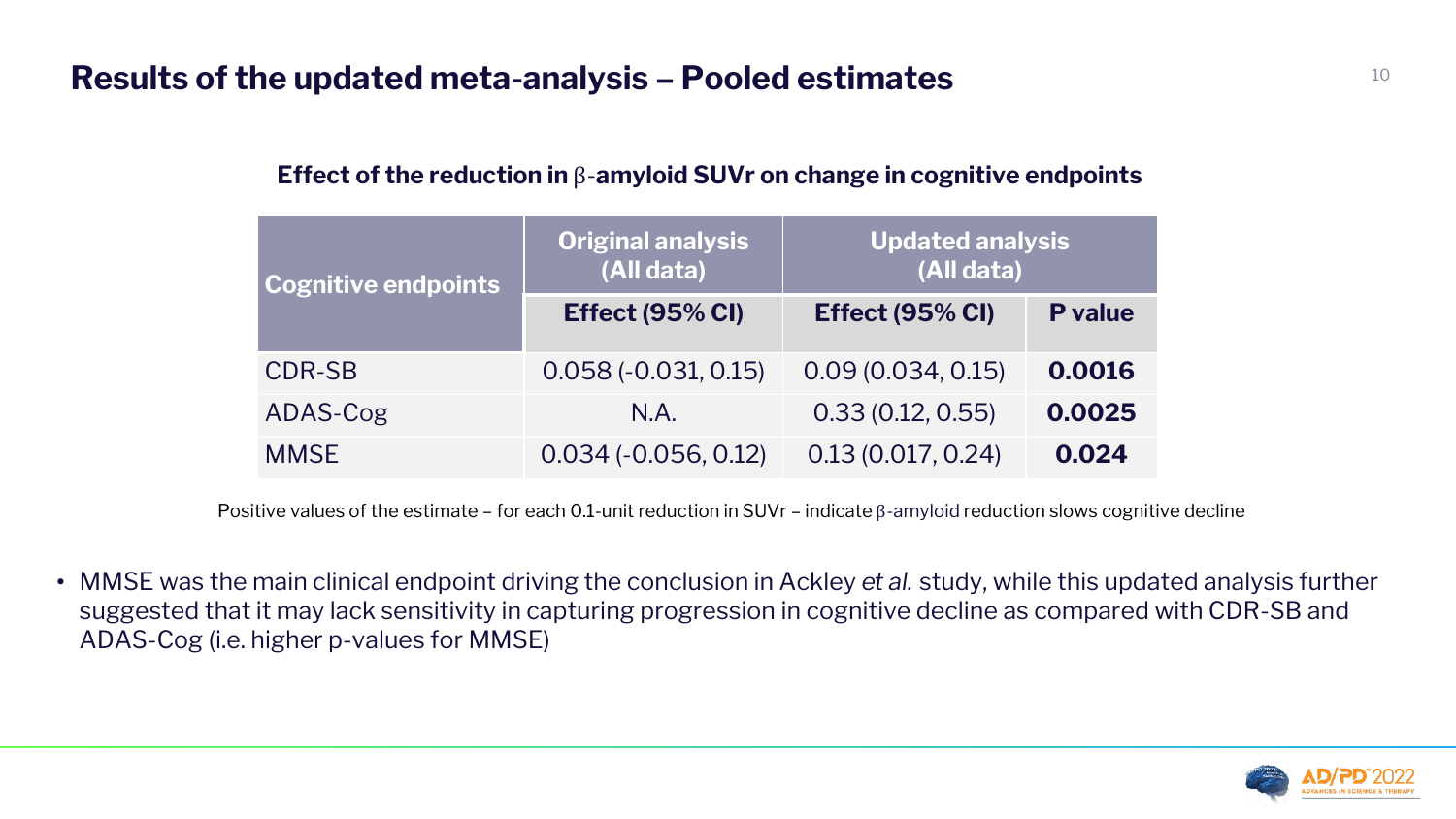Positive values of the effect estimate – for each 0.1-unit reduction in PET-SUVr – indicate β-amyloid reduction slows cognitive decline. \*The most recent β-amyloid targeting antibodies included Gantenerumab [NCT01224106], Aducanumab [NCT02484547, NCT02477800, NCT01677572], Lecanemab [NCT01767311] , and Donanemab [NCT03367403] trials.

- Instrumental variable analysis requires the absence of off-target effect from a drug
- Hence, analyses based on antibodies are likely to be more accurate due to specificity of antibodies and their direct impact on β-amyloid plaques



# Results of the updated meta-analysis – Sensitivity analyses **parallely in the Constant of the Constant of Constant Constant of the Constant of the Constant of the Constant of the Constant of the Constant of the Constant of**

|                 |                                                    |              |                 |     | <b>Effect (95% CI)</b>           | <b>P-value</b> |
|-----------------|----------------------------------------------------|--------------|-----------------|-----|----------------------------------|----------------|
|                 | Initial trials with data updates                   |              |                 |     | $0.055 (-0.025, 0.13)$           | 0.18           |
| <u>က</u>        | All data                                           |              |                 |     | 0.09(0.034, 0.15)                | 0.0016         |
| CDR             | All antibody data                                  |              |                 |     | 0.088(0.033, 0.14)               | 0.0017         |
|                 | Most recent β-amyloid targeting antibodies*        |              |                 |     | 0.095(0.039, 0.15)               | 0.0008         |
|                 |                                                    | $-0.4$       | $\overline{0}$  | 0.4 |                                  |                |
|                 |                                                    |              |                 |     | <b>Effect (95% CI)</b>           | <b>P-value</b> |
|                 | Initial trials with data updates                   |              |                 |     | $0.31 (-0.017, 0.64)$            | 0.063          |
| All data        |                                                    |              |                 |     | 0.33(0.12, 0.55)                 | 0.0025         |
| <b>ADAS-Cog</b> | All antibody data                                  |              |                 |     | 0.4(0.19, 0.6)                   | 0.0001         |
|                 | Most recent $\beta$ -amyloid targeting antibodies* |              |                 |     | 0.41(0.2, 0.61)                  | 0.0001         |
|                 |                                                    | $-0.8 - 0.4$ | $\Omega$<br>0.4 | 0.8 |                                  |                |
|                 |                                                    |              |                 |     | <b>Effect (95% CI)</b>           | <b>P-value</b> |
|                 | Initial trials with data updates                   |              |                 |     | $0.1$ (-0.023, 0.23)             | 0.11           |
| All data        |                                                    |              |                 |     | 0.13(0.017, 0.24)                | 0.024          |
| <b>MMSE</b>     | All antibody data                                  |              |                 |     | 0.14(0.035, 0.24)                | 0.0092         |
|                 | Most recent $\beta$ -amyloid targeting antibodies* |              |                 |     | 0.16(0.054, 0.27)                | 0.0032         |
|                 | <b>Amyloid reduction harmful</b>                   | $-0.4$       | $\Omega$        | 0.4 | <b>Amyloid reduction helpful</b> |                |

**ADAS -Cog**

**MMSE**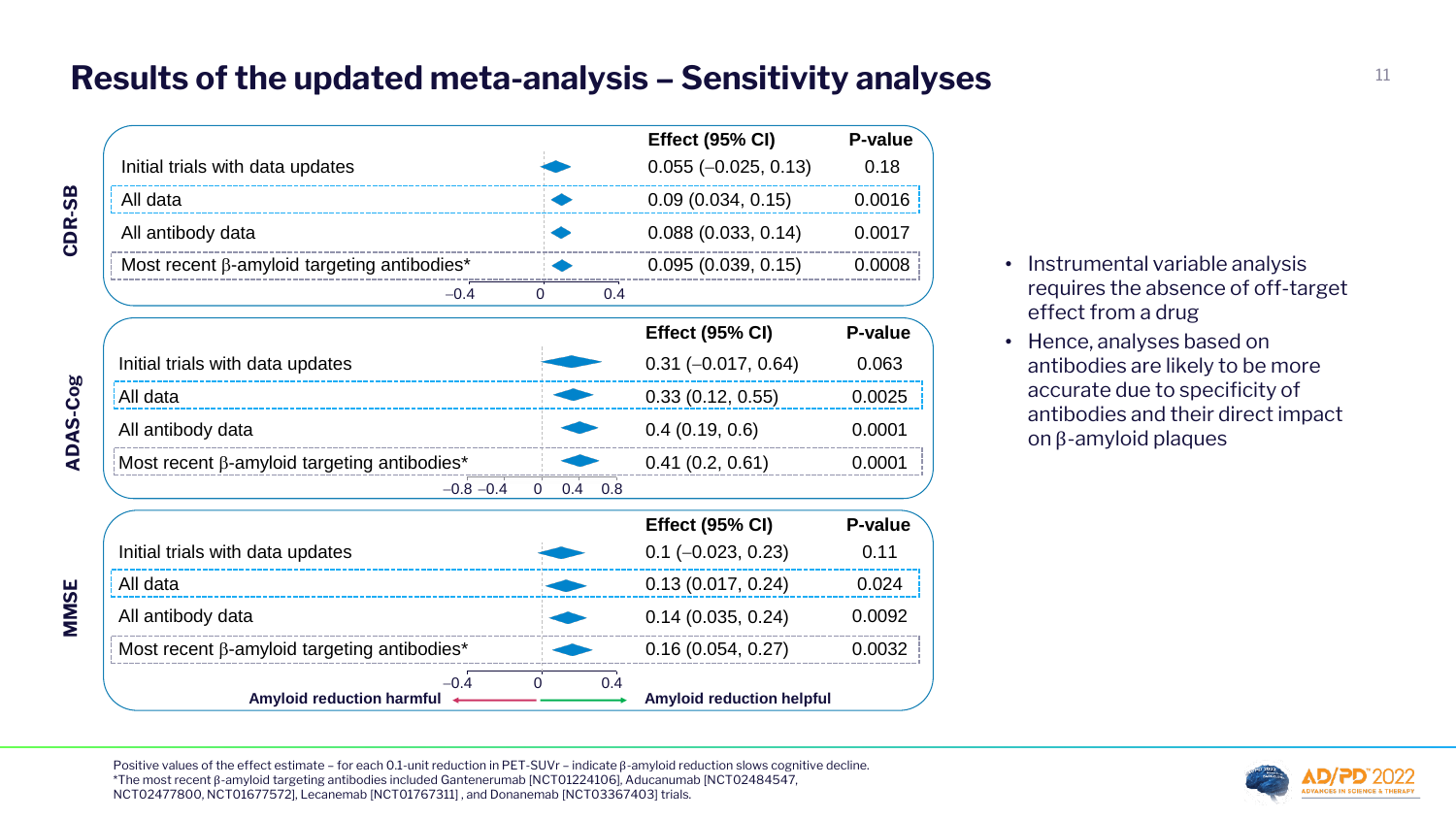### **Limitations** <sup>12</sup>

- Heterogeneous population: β-amyloid removal may have different effect on cognitive decline for different subjects
- Heterogeneity in radiotracers: PET SUVr may not be totally matched
- Impact of amyloid plaque removal on cognitive decline and functional activities may not be fully elucidated in the short-term setting of most clinical trials where a potentially delayed-onset effect cannot be captured
- **These limitations work against our ability to detect a causal relationship between β-amyloid removal and cognitive decline. That a statistically significant causal association is consistently demonstrated on all 3 cognitive endpoints despite those limitations highlights the potential of β-amyloid as a viable biological target in AD**

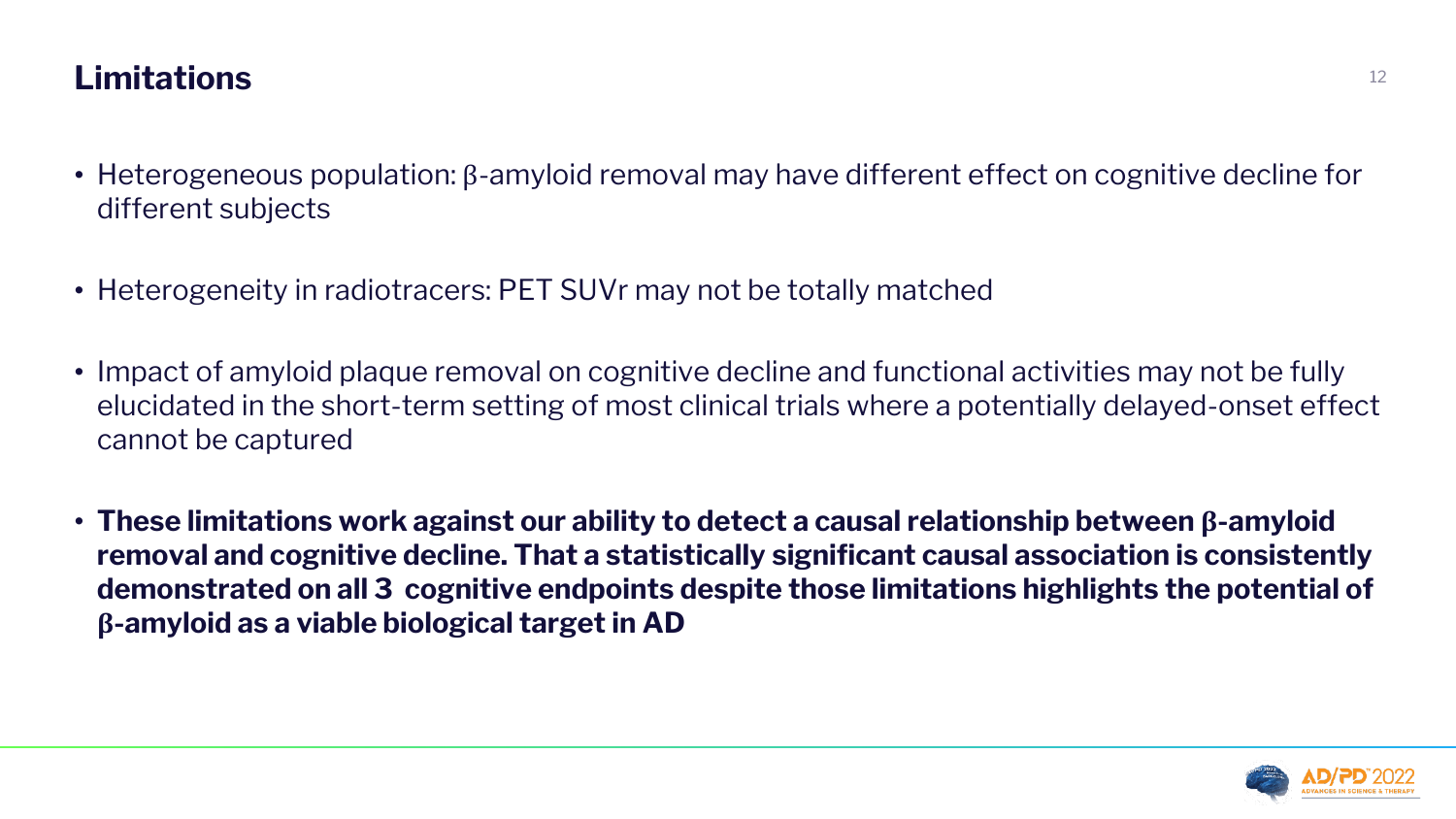## **Conclusion** <sup>13</sup>

• After updating and augmenting this **instrumental variable** meta-analysis from Ackley *et al*., we demonstrate through combined results of 16 trials that there is a **consistent and statistically significant** beneficial and **causal** impact of PET β-amyloid SUVr change on 3 commonly used measures of cognitive decline